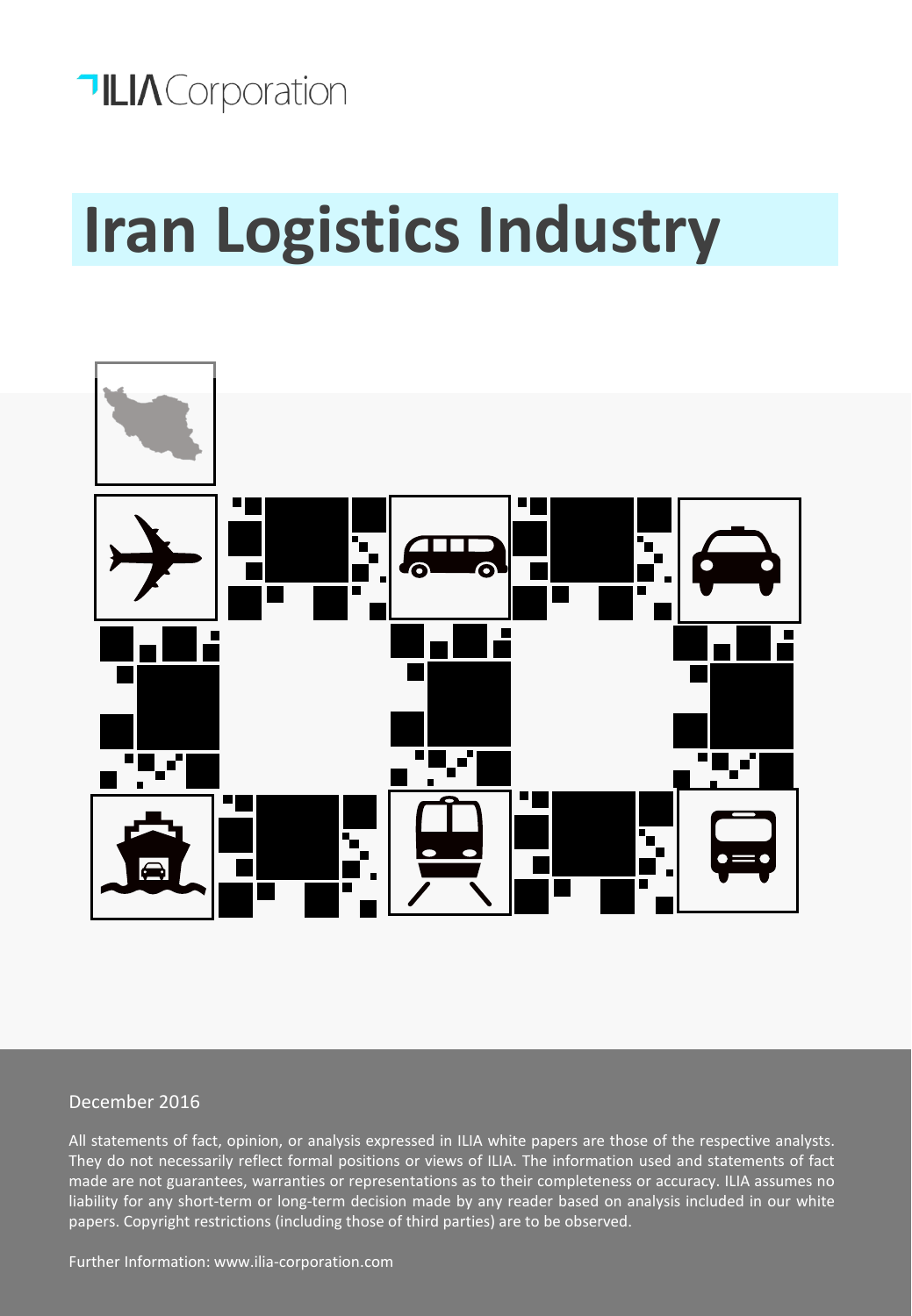## **Table of Content**

#### Introduction **4**

Iran used to be one of the most important countries in the way of silk road in ancient times, and nowadays because of its strategic location in the Middle East is considered as one of the important hubs in the world.

#### Iran – International Logistics **5**

The Logistic Performance Index is a measure of relative International "Logistic Friendliness". Whilst as compared to comparable peers, Saudi Arabia and Turkey, Iran is well behind, the government has prioritized substantial improvements for this sector.

#### Iran – Logistics Today **8**

Iran utilizes Railway, Road, Air and Sea to transport goods through the country as well as to facilitate international trade between countries. At present over 90% of all cross border trade is conducted via Seaway, whereas the majority of domestic trade takes place via Roadways.

#### Iran – Logistics Big Players **11**

This section briefly looks at the three main stakeholders in Iran's logistics Industry: Government and local Authorities, Associations and Academia, and Operators.

### Iran Logistics' Strengths and Weaknesses **12**

Iran's geographic positioning provides it with many advantages for global trade for Rail, Sea, Air and Road. Each of these areas however require significant investment to get them up to global standards. The adoption of the JCPOA and the Governments 2025 vision should provide strong catalysts for this very necessary improvement.

### Conclusion **14**

In conclusion, Iran's logistics industry needs a lot of investment and it is seen as a profitable sector for foreigners to invest into. A large market of 80 million inhabitants that are affected by the current infrastructure (old, non-secure and slow) and a government that is trying to improve the infrastructure, especially after sanction relief.

### ABOUT US **15**

IILIA Corporation is a boutique management consultancy firm, focused solely on helping local and international organisations operate in Iran. ILIA empowers clients through every stage of the market entry process, from in-depth Market Insights, through to comprehensive Implementation Solutions and ultimately support during the Execution Process.

### **TILIA** Corporation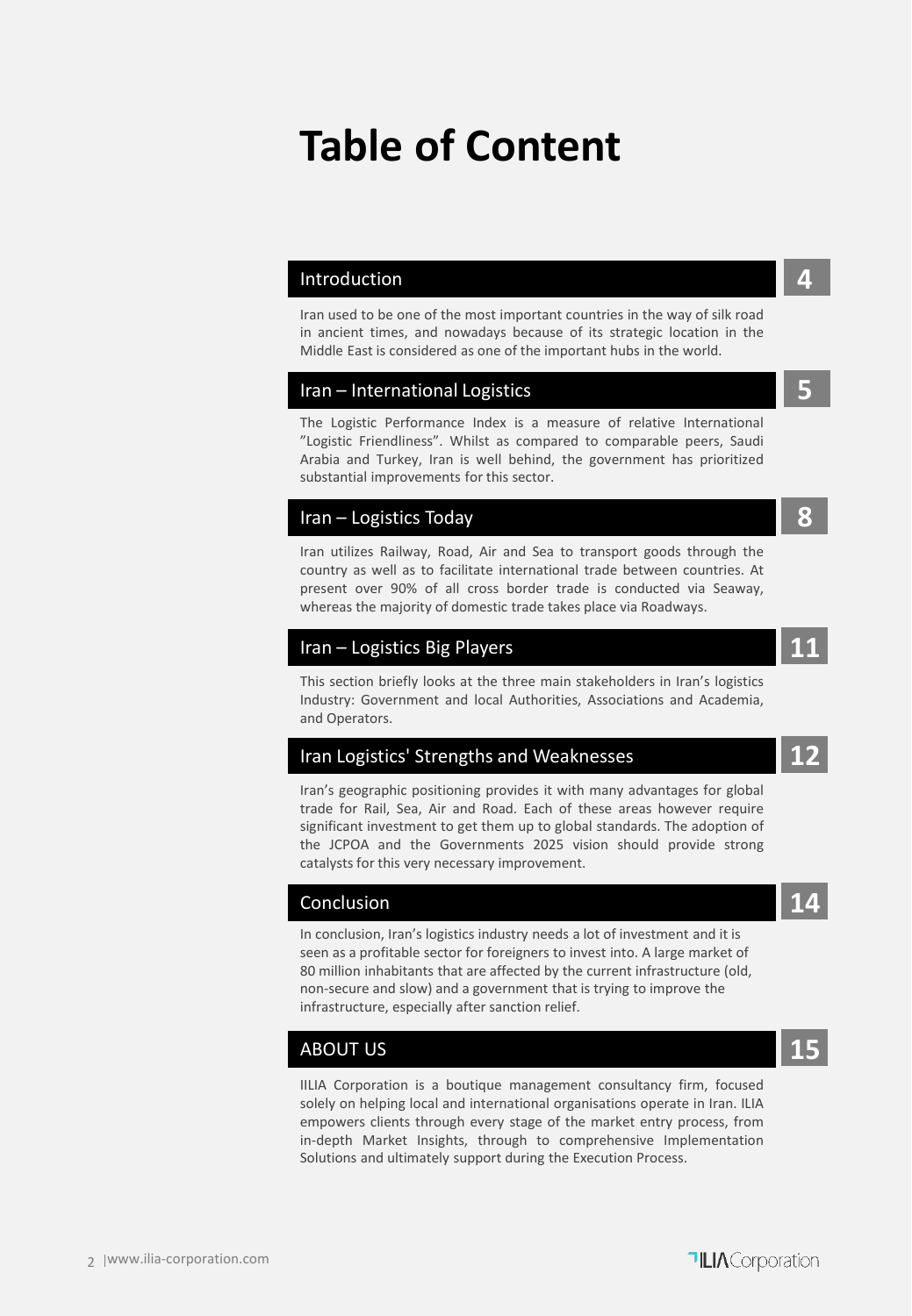### **Iran Logistics Industry at a Glance**

**Number of international passengers 6,747,787** 2014



**Number of internal passengers 17,582,008** 2014

**Amount of internationally transported goods**

**40,561 tons** 2015



**locomotives 24,452,603 Number of passengers (2014)**

**477 Number of stations**

**901 Number of** 



**trips (Exports) 76,522 Number of truck trips (Imports)**

**287,262 Number of truck** 

**21 tons The average weight of transit products** 



**Number of container ships** 

**159**

**5.2 million tons Total capacity of ships** **5,800 km Iran territorial waters**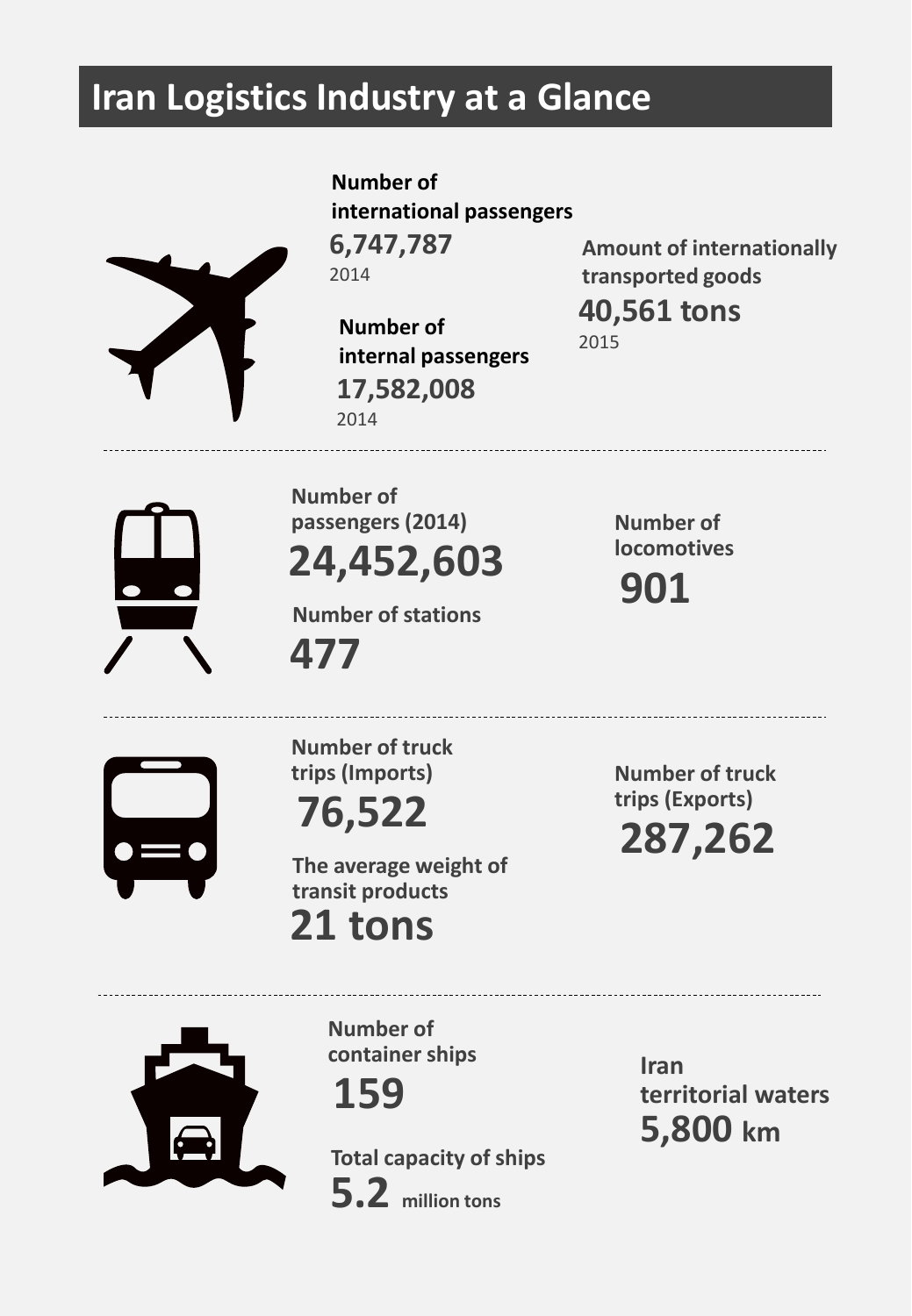### **1. Introduction**

As home of one of the most ancient civilization of the world, Iran has a broad variety of business and logistics attractions to offer. During last years, the Iranian government was actively seeking to develop the logistics infrastructures industry and improve its global ranking.

Iran used to be one of the most important countries in the way of silk road in ancient times, and nowadays because of its strategic location in the Middle East is considered as one of the important hubs in the world.

Some of the key points about Iran logistics conditions are as the following:

- Vast country (near 2,500 km sea borders and 6,500 km land borders)
- Neighbors Iran has land and sea borders with 13 countries directly
- Easy access to open seas
- Easy access to many countries in the Middle-East
- Located in 5 international transit and business corridors: International North-West Transport Corridor(INSTC), Transport Corridor Europe Caucasus Asia (TRACECA), International East-West Transport Corridor (IEWTC), South Asia Corridor and Asian Land Transportation Infrastructure Development (ALTID)
- Usage of 4 way transportation with proper infrastructure such as: roadway, railway, airway and seaway
- Great capacity of exchanges between Iran's northern neighbors and southern
- Several appropriate and strategic ports such as *Shahid Rajai* Port
- Free Trade Zones, especially beside Persian Gulf
- Low price of fuel and energy
- Low labor costs
- Suitable railway transportation network

Finally, as an important point in Iran's contemporary history, the election of a moderate president in 2013 and its comprehensive deal with other leading countries around the nuclear deal has been the restarting point for many changes in the country.

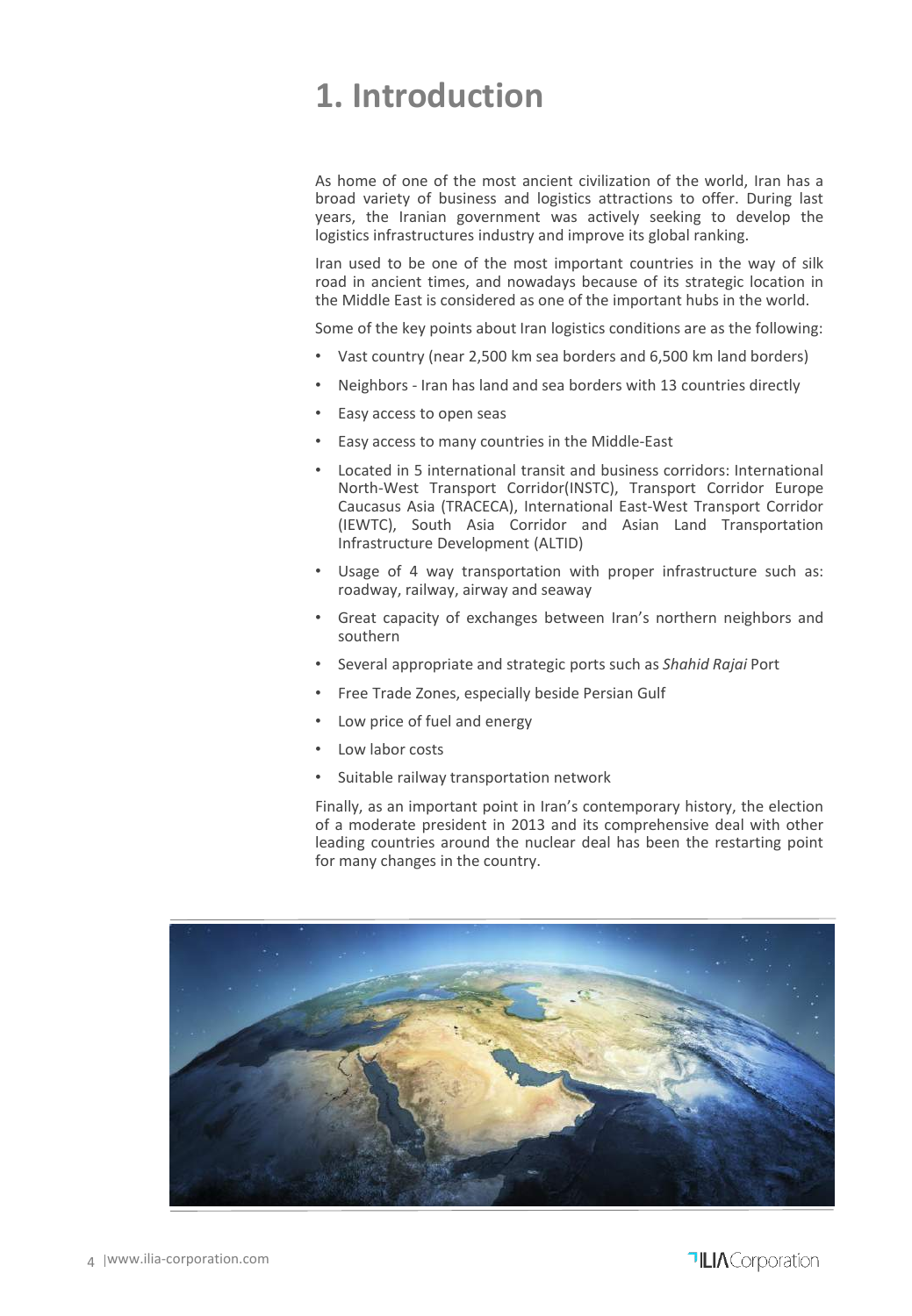### **2. Iran – International Logistics**

### **Logistic Performance Index**

The Logistic Performance Index (LPI) is based on a worldwide survey of operators (global freight forwarders and express carriers), providing feedback on the "**logistic friendliness**" of the countries in which they operate and of those with which they trade. They combine in-depth knowledge of the countries where they operate, informed qualitative assessments of other countries they trade in and, their experience of global logistics environment. Feedback from operators is supplemented with quantitative data on the performance of key components of the logistics chain in the country of work.

The LPI consists therefore of both qualitative and quantitative measures and helps build profiles of **logistic friendliness** for these countries. It measures performance along the logistics supply chain within a country and offers two different perspectives: international and domestic.

The LPI overall score reflects perceptions of a country's logistics based on efficiency of the customs clearance process, quality of trade and transport-related infrastructure, ease of arranging competitively priced shipments, quality of logistics services, ability to track and trace consignments, and frequency with which shipments reach the consignee within the scheduled time. The index ranges from 1 to 5, with a higher score representing better performance.

#### **Countries are assessed on the basis of six key dimensions:**

- Efficiency of the clearance process (i.e., speed, simplicity and predictability of formalities) by border control agencies, including customs;
- Quality of trade and transport related infrastructure (e.g., ports, railroads, roads, information technology);
- Ease of arranging competitively priced shipments;
- Competence and quality of logistics services (e.g., transport operators, customs brokers);
- Ability to track and trace consignments;
- Timeliness of shipments in reaching the destination within the scheduled or expected delivery time.

| <b>Region</b>                          | <b>LPI Score</b> | <b>Customs</b> | Infrastructurel | <b>International</b><br>shipments | <b>Logistics</b><br>competence | <b>Tracking &amp;</b><br>tracing | <b>Timeliness</b> |
|----------------------------------------|------------------|----------------|-----------------|-----------------------------------|--------------------------------|----------------------------------|-------------------|
| Region: Europe & Central Asia          | 3.03             | 3.16           | 3.14            | 3.17                              | 3.24                           | 3.62                             | 3.23              |
| <b>Region: East Asia &amp; Pacific</b> | 2.98             | 3.02           | 3.08            | 3.07                              | 3.12                           | 3.54                             | 3.14              |
| Region: Middle East & North Africa     | 2.6              | 2.78           | 2.96            | 2.81                              | 2.86                           | 3.29                             | 2.89              |
| Region: Latin America & Caribbean      | 2.48             | 2.46           | 2.69            | 2.6                               | 2.67                           | 3.05                             | 2.66              |
| <b>Region: South Asia</b>              | 2.42             | 2.45           | 2.68            | 2.56                              | 2.56                           | 3.03                             | 2.62              |
| Region: Sub-Saharan Africa             | 2.36             | 2.29           | 2.49            | 2.42                              | 2.39                           | 2.84                             | 2.47              |
| Iran, Islamic Rep.                     | 2.6              | 2.33           | 2.67            | 2.67                              | 2.67                           | 2.44                             | 2.81              |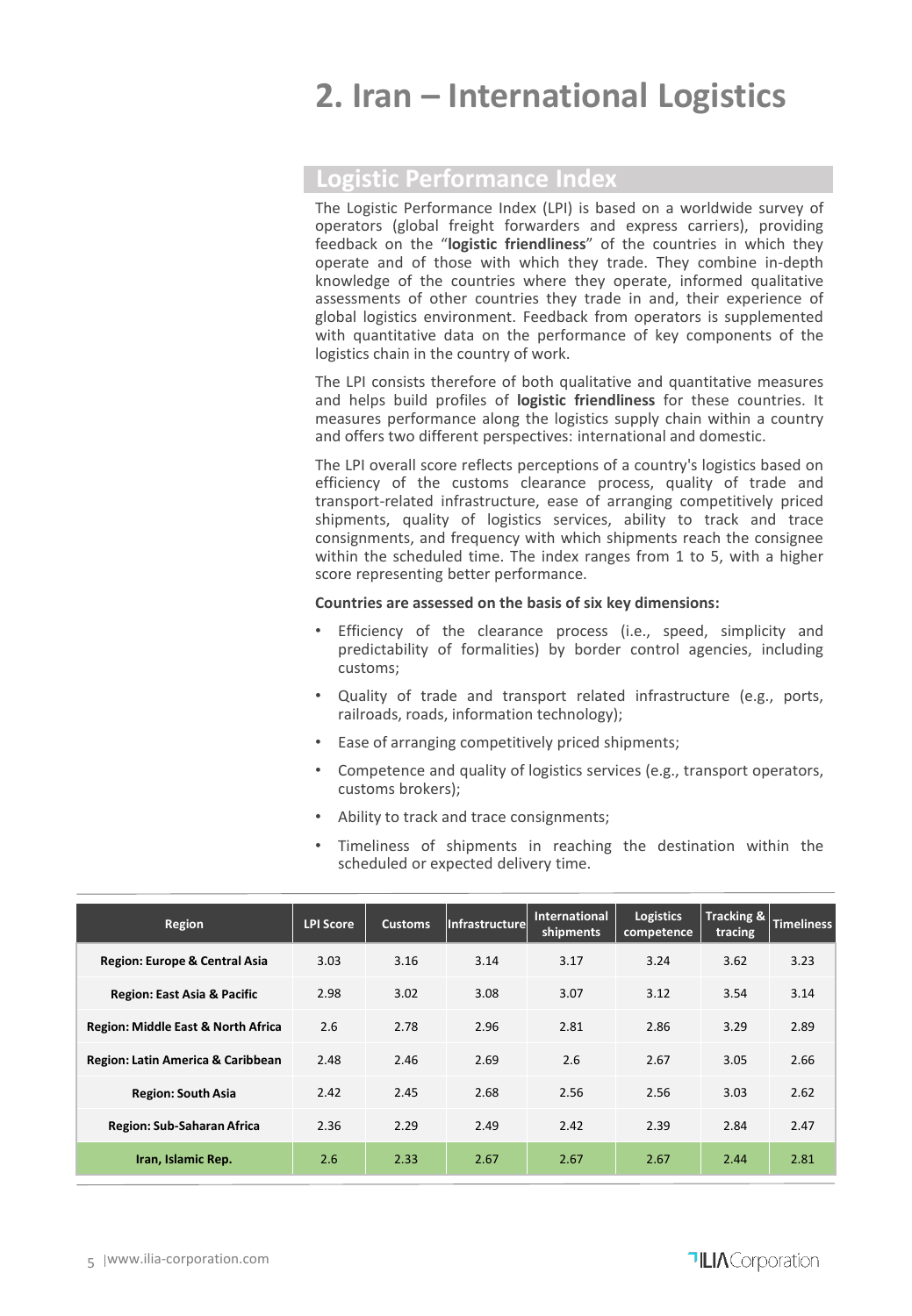Within the Middle-East region, Turkey and Saudi Arabia have similar LPI scores across most aspects, while Iran still is far behind them.

The Iranian government has acknowledged many of these deficiencies and has prioritized improvements in the future. Post the adoption of the JCPOA, a substantial step forward can be expected, which should result in Iran's LPI increasing over the coming years.



### **Iran Trade Status**

Iran's total non-oil exports in 2015 (including gas condensates) was 93.5 million tons and 42,414 million USD.

Iran's total imports in 2015 reached 35 million tons and amounted to 41,490 million USD.

**Iran is the 56th largest Export country**, with the five largest categories by value (in million USD) being:

- Oil gases and gaseous hydrocarbons 1,580
- Propane 1,422
- Petroleum bitumen 1,239
- Polyethylene film grade 1,108
- Iron and steel products 1,092

**Iran is the 51st largest Import country**, with the five largest categories by value (in million USD) being:

- Animal maize 1,405
- Wheat seed 862
- Soybeans 728
- Rice 680
- Soybean meal 672

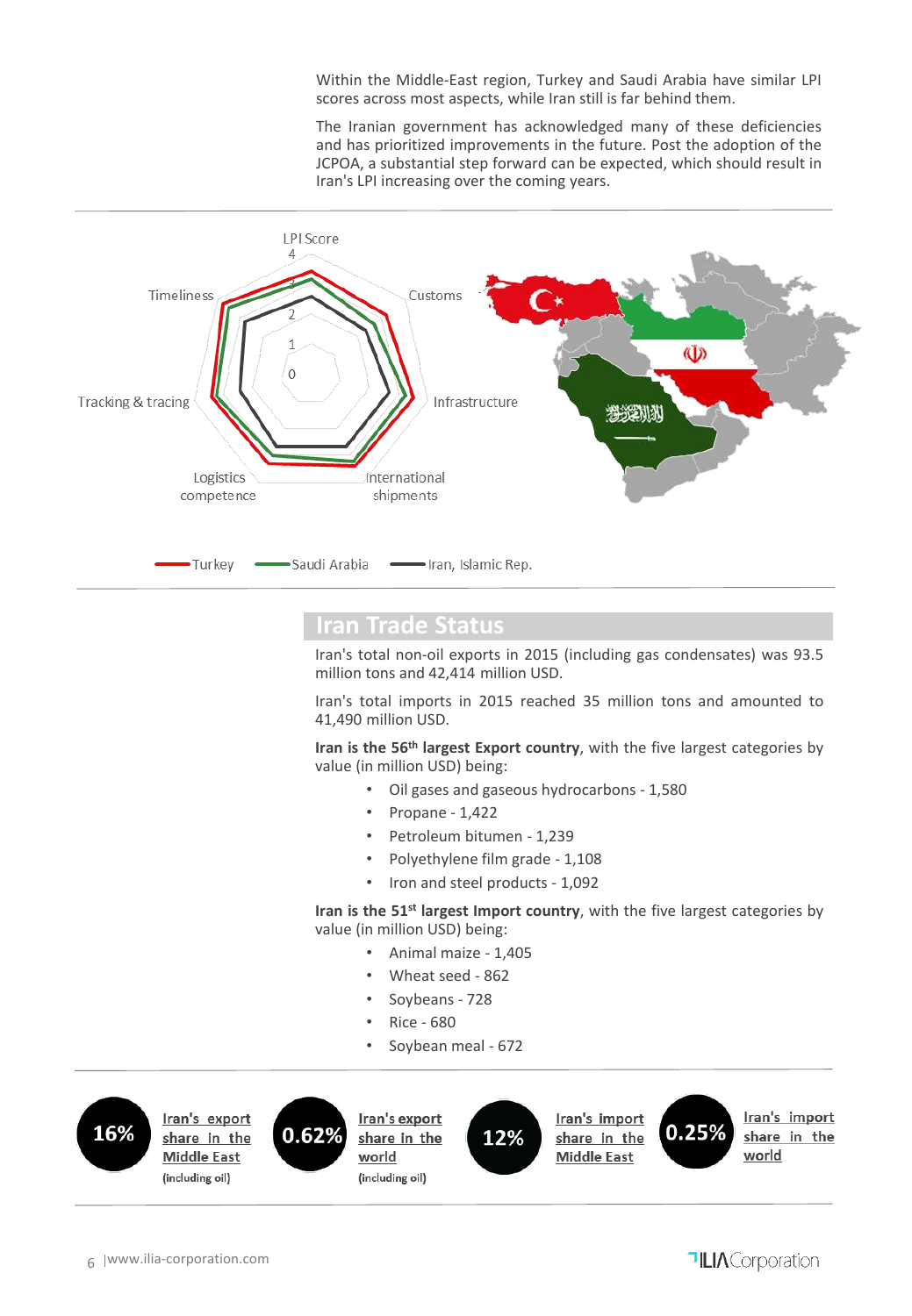Iran's key ally in trade is China both in the export and import of products.

The following statistics show the top five export/import countries and the trade value in billion USD in 2015.

### **Export**

These countries make up for 65.7 % of Iran's total exports:



These countries make up for 65 % of Iran's total imports:



| $\bigoplus$ | <b>Amount of international</b><br>transported goods (2015) | Import: 36,383 thousand tons<br>Export: 137,710 thousand tons |
|-------------|------------------------------------------------------------|---------------------------------------------------------------|
|             | <b>Amount of international</b><br>transported goods (2015) | Import: 3,233 thousand tons<br>Export: 7,345 thousand tons    |
|             | <b>Amount of international</b><br>transported goods (2015) | Import: 1,536 thousand tons<br>Export: 6,621 thousand tons    |
|             | <b>Amount of international</b><br>transported goods (2015) | Import: 32,312,463 kilograms<br>Export: 32,918,602 kilograms  |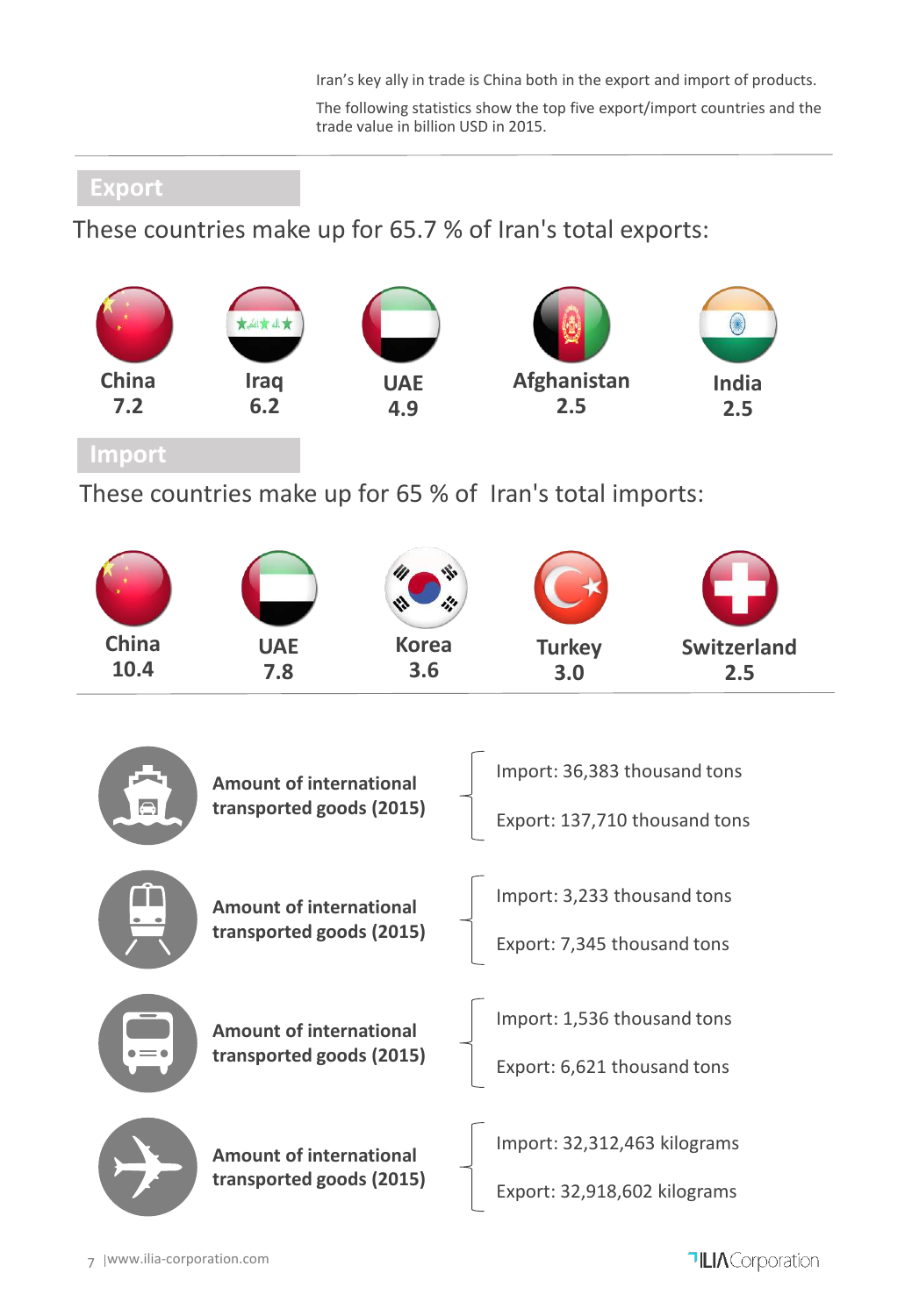### **3. Iran – Logistics Today**

### **Iran Railway**

Iran's first line was the Trans-Iranian railway, built in the 1930s to connect the Caspian Sea at Bandar-e-Torkaman with the Persian Gulf at Bandar-e Imam Khomeini. The topography of Iran consists of rugged, mountainous rims surrounding high interior basins and this has played a large role in stifling development of a comprehensive railway network. **The Trans-Iranian railway for example required more than 3,00 bridges and over 100 tunnels.**

Iran's rail infrastructure requires significant investment. Currently there is less than 13,000 kilometers of track. For a country of its size, some 1.64 million square kilometers, this is far from adequate for both passenger travel and international trade. If you compare the length of Iran's railway lines to that of country's with a similar area, Germany has 19 times more than Iran, Poland 10 times more and Turkey has more than double.

There are however significant plans to invest and expand railway infrastructure with an expected spend of over 8bn USD in the coming 5 years. The ultimate goal is increase total rail cover to over 25,000 kilometers by 2025. This is much needed and should add significant value to Iran's economy over time, allowing more domestic and international trade.



|                                    | 2012       | 2013       | 2014       |
|------------------------------------|------------|------------|------------|
| <b>Number of passengers</b>        | 27,015,250 | 25,533,120 | 24,802,384 |
| <b>Exported tonnage</b>            | 6,485,003  | 6,457,287  | 6,682,003  |
| <b>Imported tonnage</b>            | 2,861,493  | 1,900,467  | 3,693,018  |
| Tonnage of non-oil transit         | 704.801    | 361,232    | 715,497    |
| <b>Number of freight cars</b>      | 22,230     | 22,562     | 22,715     |
| Number of passenger cars           | 2,105      | 2,160      | 2,205      |
| <b>Total number of locomotives</b> | 778        | 821        | 869        |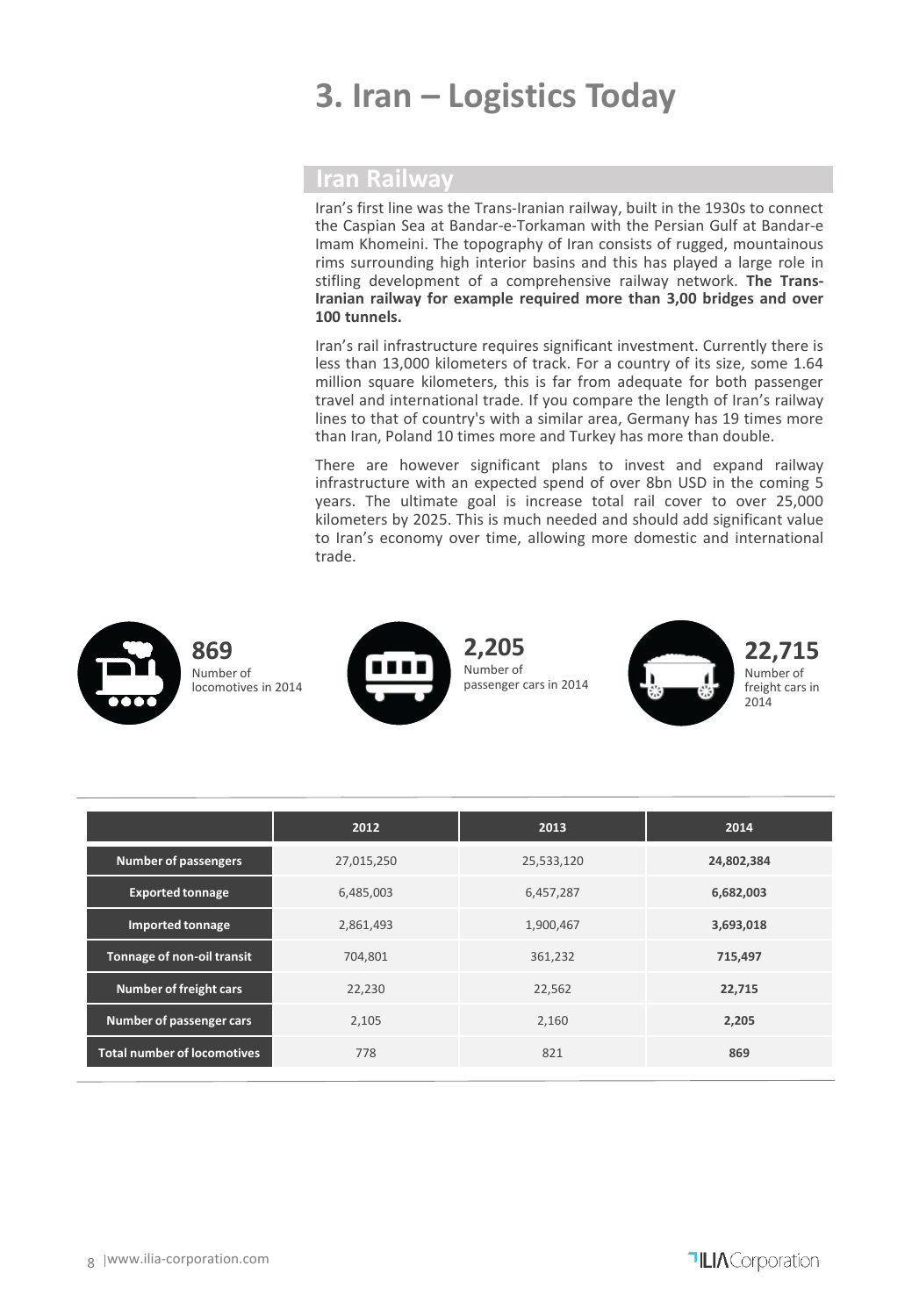### **Iran Airway**

There are 8 active airports in Iran. Imam Khomeini Airport, located 30 kilometers south west of Tehran, is the largest and most profitable one. In 2015, it handled over 6.5 million passengers, and this is expected to grow to 8 million in 2016.

According to the Minister of Transportation and Metropolitan Development, there are 266 aircraft in Iran, however **only 108 of which are currently active and just 12 were built after the year 2000**. There is an intention to modernize their fleet however, with nearly 550 planes likely to be purchased by 2025. **Post the adoption of the JCPOA, Iran Air has already put forward a purchase order of up to 100 Boeing Aircraft.**



**47,688 Number of international revenue generating flights, (2015)**

**162,598 Number of domestic revenue generating flights, (2015)**

| Year | Number of<br>domestic<br>passengers | Number of<br>international<br>passengers | <b>International</b><br>flights distance<br>(thousand km) | <b>Domestic flights</b><br>distance<br>(thousand km) | Tonnage of<br>domestic load | <b>Tonnage of</b><br>international<br>load |
|------|-------------------------------------|------------------------------------------|-----------------------------------------------------------|------------------------------------------------------|-----------------------------|--------------------------------------------|
| 2011 | 16,447,336                          | 5,149,895                                | 67.419                                                    | 106,427                                              | 65,556                      | 67,124                                     |
| 2012 | 16,543,171                          | 5,003,872                                | 65.019                                                    | 149,523                                              | 25,262                      | 49,801                                     |
| 2013 | 16,757,734                          | 6.099.606                                | 62.709                                                    | 152,070                                              | 13.763                      | 29,235                                     |
| 2014 | 17,582,008                          | 6,747,787                                | 78.670                                                    | 118,647                                              | 12,514                      | 33,358                                     |

### **Iran Seaway**

With almost **90 percent of Iran's foreign trade taking place through its territorial waters**, Iran's ports (of which there are 11 primary ones) are especially important. The Islamic Republic of Iran Shipping Lines Group is the primary domestic player in this area, and following the adoption of the JCPOA, have announced their intention to be one of the worlds top 10 shipping lines by 2020.

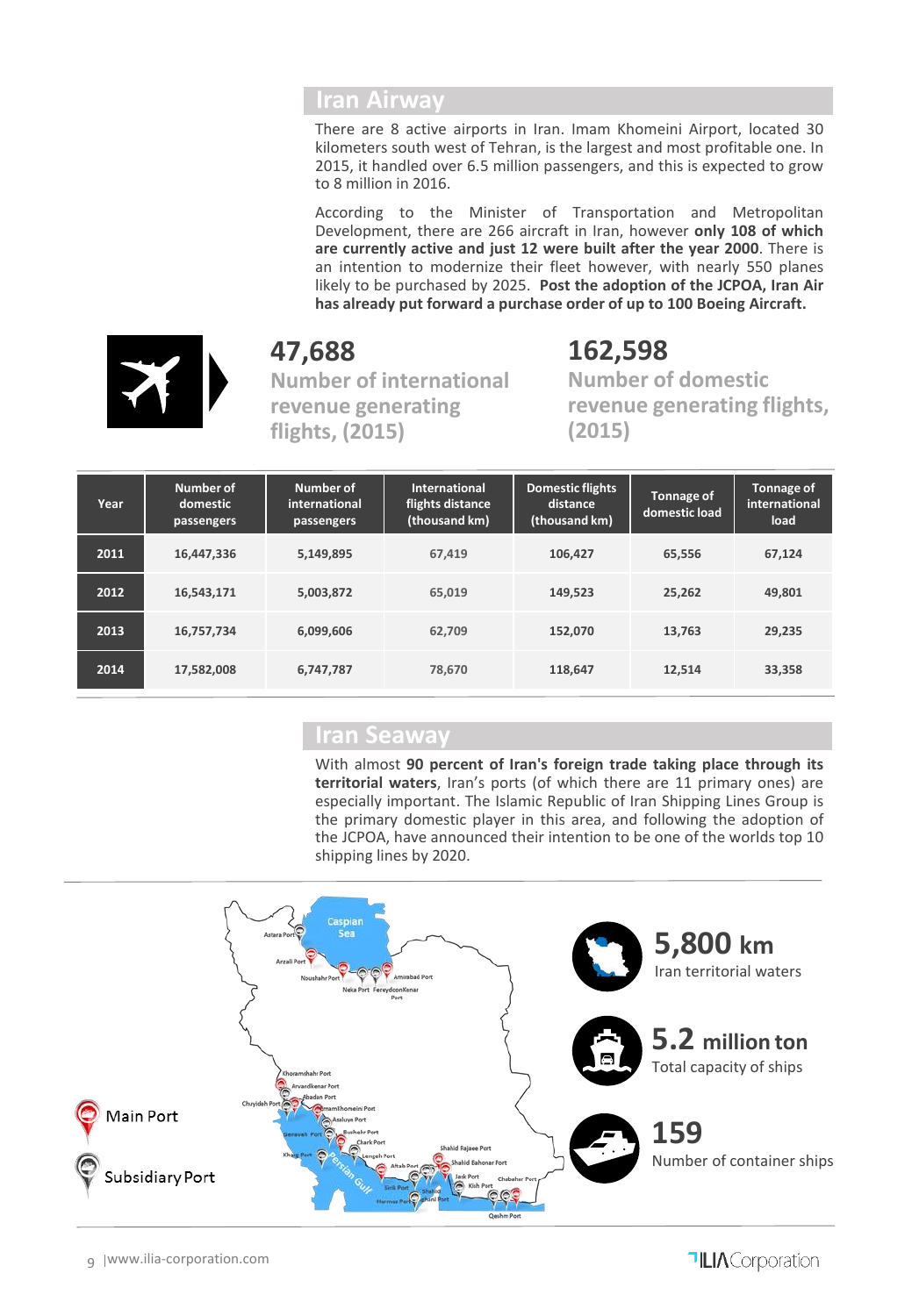### **Iran Roadway**

Iran has a total area of 1,648,195 square kilometers including 31 provinces. All provinces, capital and main cities, villages and urban areas are connected via roads. Roads similarly link Iran internationally via borders at the north, west and east of the country. In total there are 83,485 kilometers of "inter-province" roads, including main roads, highways, freeways and access roads and a further 140,000 kilometers of inner-town and suburban roads. **There are over 11 million registered vehicles in Iran.**

All freeways and highways are asphalted and surfaces are in good condition. Around 28,000 kilometers of inner-town and suburb roads are not asphalted however the surface condition is good and all are accessible for small trucks and vehicles.

Road marking and guard rails are under maintenance and supervision of the Ministry of Roads and Construction. All roads are under control of the Traffic Police and security-wise under control of the Security Police Force. On all highways, main roads and freeways, the speed control is under supervision of the traffic police and all highways and freeways are equipped with speed-cameras. All trucks and transit trailers are equipped with GPS in order to allow the police to locate and control them.



**76,522 Number of truck trips (Import)**

**287,262 Number of truck trips (Export)**

### **499 km**

**The average distance traveled per trip (internally)**

**25,748 Number of truck trips (internally)**



### **1,609 km**

**The average distance transit per trip internationally**



**21 tons The average weight of transit products** 

| <b>Classification</b>  | <b>Network Length</b><br>(km) |
|------------------------|-------------------------------|
| Freeway                | 1,692                         |
| Highway                | 7,516                         |
| <b>Main Road</b>       | 21,402                        |
| <b>Access Road</b>     | 43,174                        |
| <b>Inner-Town Road</b> | 599                           |
| <b>Suburb Road</b>     | 136,638                       |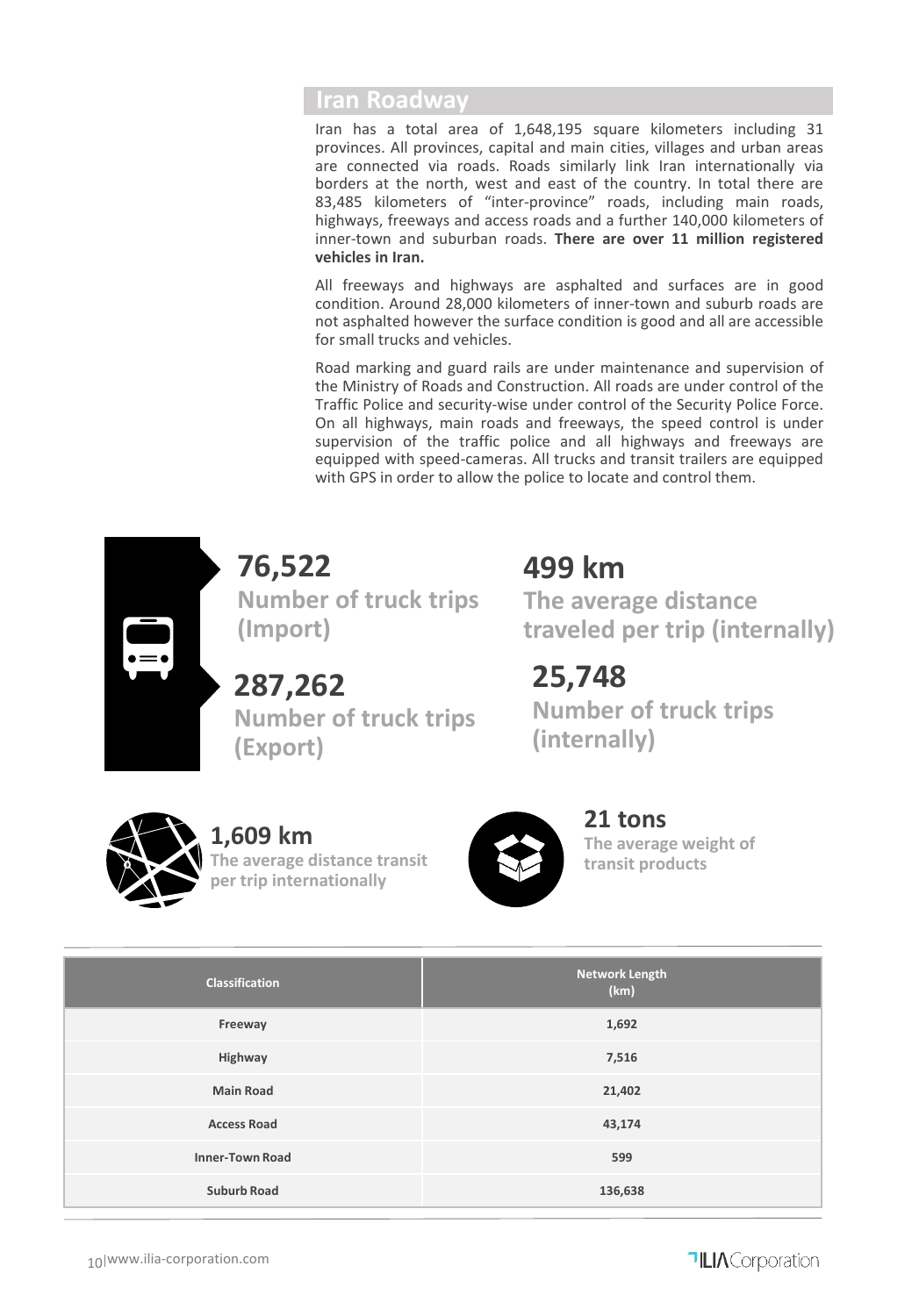### **4. Iran – Logistics Big Players**

There are 3 main categories for Iran logistics' stakeholders: Government and local Authorities, Associations and Academia, and Operators. Each of these contain a number of subcategories. The diagram below explores this further.

| <b>Operators</b>                                                                                                                                                                                                                                                                           | <b>Government and Local Authorities</b>                                                                                                                                                                                                                             |
|--------------------------------------------------------------------------------------------------------------------------------------------------------------------------------------------------------------------------------------------------------------------------------------------|---------------------------------------------------------------------------------------------------------------------------------------------------------------------------------------------------------------------------------------------------------------------|
| Islamic Republic of Iran<br>$\bullet$<br>Shipping Lines (IRISL Group)<br>Sina Port and Maritime<br>$\bullet$<br>Company<br>Tidewater Middle East<br>$\bullet$<br>TukaRail Co.<br>$\bullet$<br>Persian Gulf International<br>$\bullet$<br>Transportation Co.<br>Tosse Tarabar Iranian T.T.I | Ministry of Roads and Urban<br>Development<br>Road Maintenance and Transportation<br>$\bullet$<br>Organization<br>Ports and Maritime Organization<br>$\bullet$<br>Civil Aviation Organization<br>$\bullet$<br>The Railways of Islamic Republic of Iran<br>$\bullet$ |
| Chain International<br>٠<br>Transportation<br>Kaveh Logistics<br>$\bullet$                                                                                                                                                                                                                 | <b>Associations and Academia</b>                                                                                                                                                                                                                                    |
| Behtash Sepahan Company<br>$\bullet$<br>Iran Air<br>$\bullet$<br>Khadem Logistics Holding<br>$\bullet$<br>Asia Seir Aras Co                                                                                                                                                                | Iran Logistics and Supply Chain Society<br>Logistics Study and Research Center of Imam<br><b>Hossein University</b><br>The Institute for Trade Studies and Research                                                                                                 |









| Tidewater Middle East |  |
|-----------------------|--|
|                       |  |

| <b>Gross Profit</b>                             | 16.2 million USD |                |  |
|-------------------------------------------------|------------------|----------------|--|
| Income/Sales                                    |                  | 42 million USD |  |
| Capital                                         | 28.9 million USD |                |  |
| Shareholders percentage of<br>ownership         |                  |                |  |
| 63.9<br>Dena Faraz Energy                       |                  |                |  |
| Ganjineh Arman Shahr<br>1.49<br>Investment Fund |                  |                |  |
| Other shareholders                              |                  | 34.61          |  |
|                                                 |                  |                |  |

| TukaRail Co.                                   |                  |       |  |
|------------------------------------------------|------------------|-------|--|
| Gross Profit                                   | 14.5 million USD |       |  |
| Income/Sales                                   | 58 million USD   |       |  |
| Capital                                        | 58 million USD   |       |  |
| Shareholders percentage of<br>ownership        |                  |       |  |
| Tuka Foulad Investment<br>Co.                  |                  | 40.85 |  |
| Armed Forces Social<br>Security Investment Co. |                  | 33.55 |  |
| 5.41<br>Tuka Transportation Co.                |                  |       |  |
| <b>Other Shareholders</b>                      |                  | 20.19 |  |
|                                                |                  |       |  |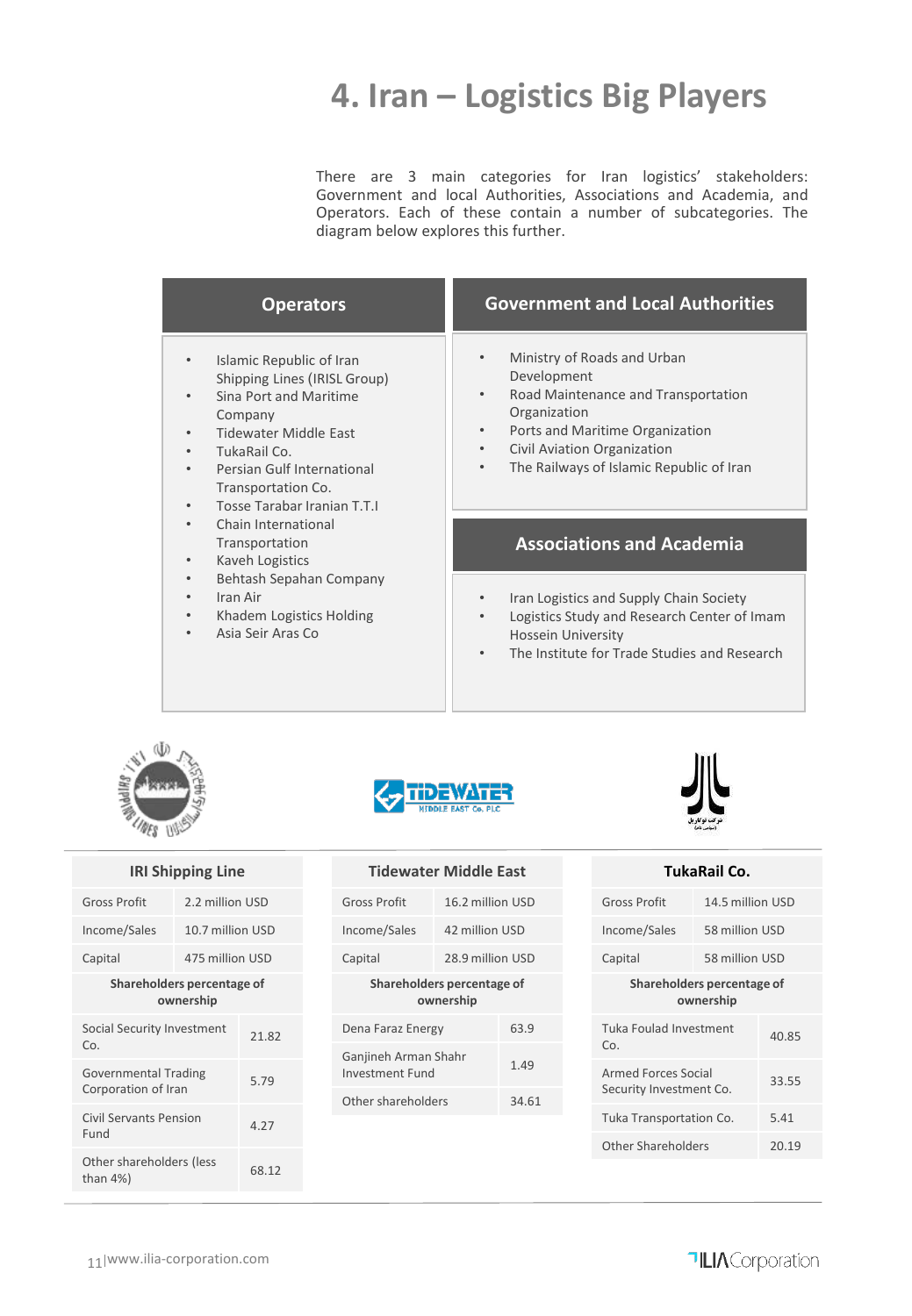### **5. Iran Logistics' Strengths and Weaknesses**

### **Strengths**

#### **Railway:**

- Drawing out long and short-term plans of railway development in goods and passenger transport, infrastructure and equipment;
- Less environmental pollution;
- More safety than other transportation methods;
- Low production costs;
- Low finished costs;
- Strong emphasis by the leader and senior managers of Iran on the development of railway transit.

#### **Airway:**

- Large number of airports across the country with proper infrastructure;
- Strategic geographic location. Using the Iranian air corridors allows for a reduced travel time between Europe and Asia;
- All but one province have an airport. Overall there are 54 airports in Iran;
- A planned increase of the fleet size after the lifting of sanctions.

#### **Seaway:**

- Drawing out comprehensive development plan of Iranian commercial ports;
- Having close distance to both European and Asian ports;
- Iran ranks first in the region for the number of oil tankers and maritime infrastructure and equipment;
- More than 90% of Iran's trade with the rest of the world is operated through maritime transportation;
- Some ports, like Amirabad, are equipped with multimodal transportation facilities.

#### **Roadway:**

- Strong local competencies to develop the road infrastructure;
- Foreign Investment is encouraged;
- High potential for the manufacturing of commercial vehicles locally;
- The country is situated between numerous international corridors, especially the north-south connection.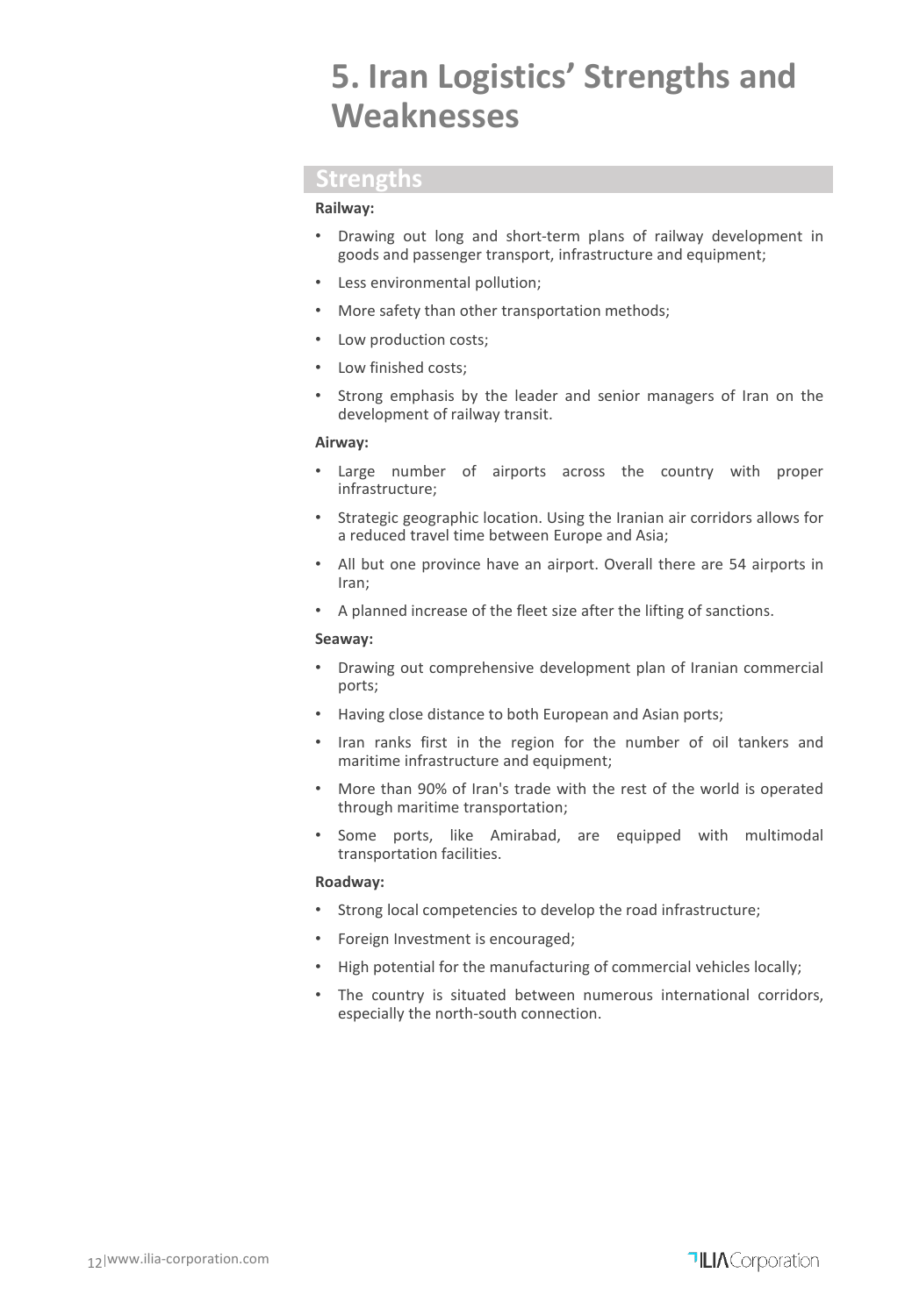### **Weaknesses**

#### **Railway:**

- Insufficient number of locomotives relative to the railway lines and to available carriages;
- Old carriages;
- Lack of professional facilities for goods transportation;
- Lack of railway lines leading to commercial ports such as Chabahar, Asaluyeh and Bushehr port;
- Slow growth of rail transportation in comparison to roadway transit;
- Lack of multimodal and combined goods transport;
- Lack of diesel repair facilities.

#### **Airway:**

- Obsolete air fleet;
- Lack of collaboration and coordination with other transportation sectors;
- Low profitability of the Airports: out of 54 airports, 51 are not profitable;
- Lack of open skies policy. There is no competition between airlines resulting in a low optimization of the service;
- Low productivity aviation industry due to poor management;
- Lack of regular flights to export destinations.

#### **Seaway:**

- The lack of competition resulting from strict regulations is harmful to the development of the sector;
- Lack of coordination between internal and international rules and laws;
- Insufficient standard containers for transporting special goods;
- Services provided by ports do not match international standards;
- Non-conformity to the latest technological achievements.

#### **Roadway:**

- No precise objectives have been defined for this sector in the 6th development plan;
- Lack of proper strategy to develop and renew infrastructure;
- High dependency on governmental resources to develop infrastructure;
- Governmental decision-making slows down procedures;
- Average fleet age is 20 years (trucks);
- Insufficient number of trucks especially along international corridors;
- Trucks do not fit European norms, and thus are not allowed to enter the European territory;
- Insufficient road infrastructure especially in the East-West corridor;
- The road network is highly centralized around Tehran.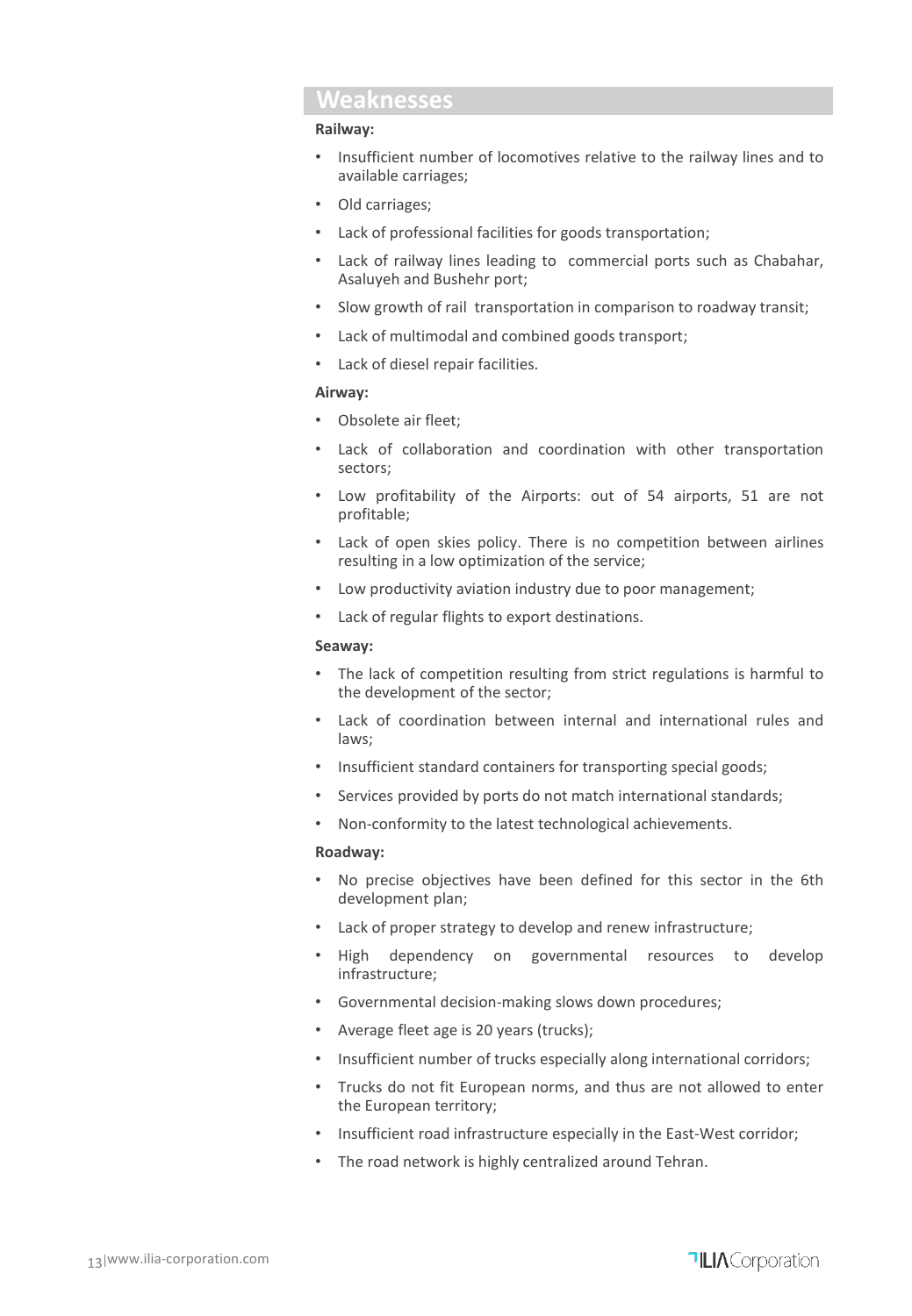### **6. Conclusion**

Iran is a country that links the west and east of the world, and it always has had a great strategic importance for trading, transportation and logistics.

This white paper thought to present a brief introduction to Iran's Logistics Industry. Key figures and facts in regards to the industry include:

- **If an**'s total non-oil exports in 2015, including gas condensates was 93.5 million tons and 42,414 million USD.
- **If** Iran's total imports in 2015 reached 35 million tons and amounted to 41,490 million USD.
- China, UAE and Iraq are the top three trade partners of Iran.
- **If all a** Iran Government has important plans for expanding Railway and Airway industry of Iran.
- **IFALL 19 Iran's Rail infrastructure requires significant investment.** Currently there is less than 13,000 kilometers of track and this is far from adequate for both passenger travel and international trade.
- In the Airway sector, Iran is suffering from an obsolete air fleet; lack of collaboration and coordination with other transportation sectors and low profitability of the airports.

In conclusion, Iran's logistics industry needs a lot of investment and it is seen as a profitable sector for foreigners to invest. A large market of 80 million inhabitants that are affected by the current infrastructure (old, non-secure and slow) and a government that is trying to improve the infrastructure, especially after sanction relief.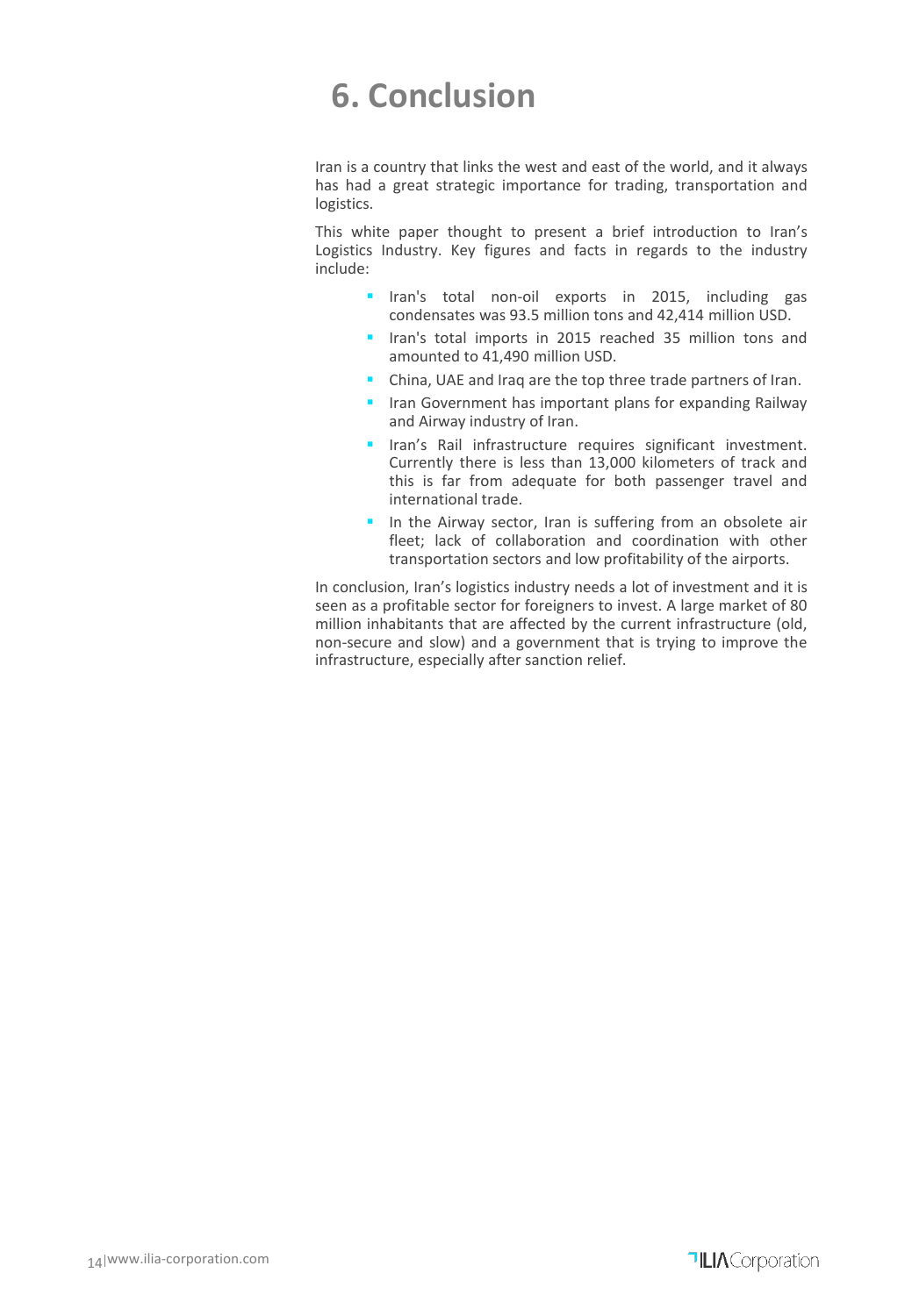### **Authors**



**Amir Ebrahimzadeh Consultant ebrahimzadeh@ilia-corporation.com**



**Hoda Hosseinifar Consultant hosseinifar@ilia-corporation.com**



**Marlon Jünemann Managing and Founding Partner juenemann@ilia-corporation.com**

### **With special thanks to other contributors:**

- **Sina Tarighi**
- **Sorush Sabouri**
- **Mozhde Amiri**

### **About ILIA**

#### **ILIA Corporation is a management consulting firm in Iran**

ILIA Corporation advises clients on market entry, strategy, and operations. We develop practical, customized insights that enable clients to act upon and transfer skills that are market specific. Founded in 2008, ILIA has offices in Iran, Germany, and China.

#### **What sets us apart**

We believe a consulting firm should be more than an adviser – thus we put ourselves in our clients' shoes, selling outcomes rather than projects. We align our incentives with our clients' by linking our fees to their results and collaborate to unlock the full potential of their business.

#### **Disclaimer**

CONFIDENTIAL – Copyright© 2016 ILIA Corporation, Iran. This document was prepared by the ILIA Corporation team and may not be used for other purposes, or disclosed to other parties without the written permission of ILIA Corporation, Iran

> **Contact:** ILIA Corporation Unit 2, 1st Floor, Number 34, Ghasemi Street, Gheytariyeh Park, Tehran, Iran **Office:** +98 (21) 222 482 23 **Fax:** +98 (21) 226 845 99

**E-Mail:** office@ilia-corporation.com **Web:** www.ilia-corporation.com